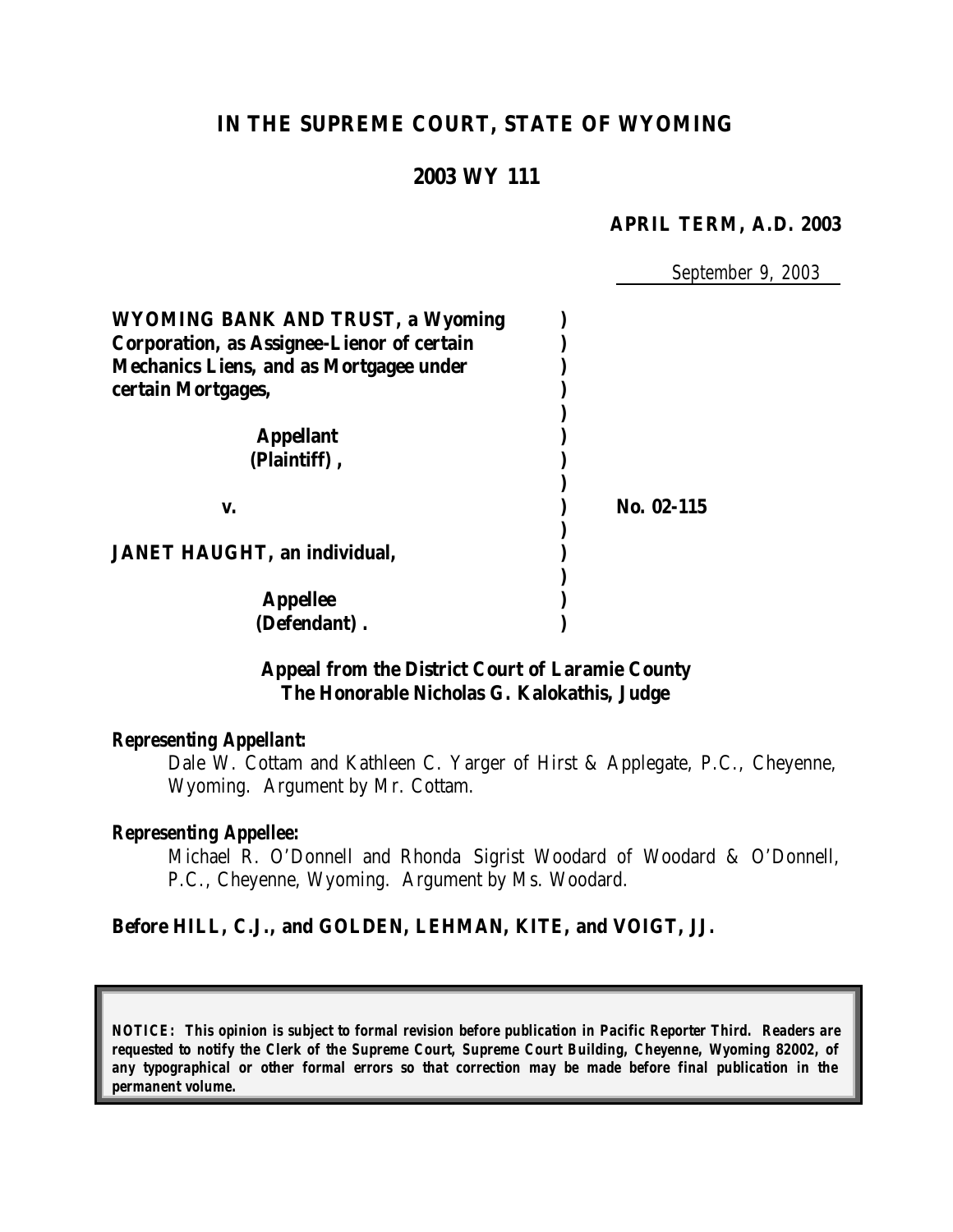## **HILL, Chief Justice.**

[¶1] Wyoming Bank and Trust (the Bank) appeals an order of the district court awarding priority to a judgment lien creditor, Janet Haught (Haught), over its mortgages on two tracts of land owned by Joshua Guetzkow and used as collateral for a series of loans to GCI, Inc. We conclude that the Bank was not on inquiry notice of any claims by Haught to the property, reverse the district court's decision, and remand to the district court for consideration of the effect of Wyo. Stat. Ann. § 1-17-302 (Michie 1997) (repealed in part by Wyo. Sess. Laws 1999, ch. 190, sec. 1) on Haught's claim.

# **ISSUES**

[¶2] In its appeal, the Bank states four issues:

Can a mortgagee be put on inquiry notice of a fraudulent conveyance when there is no indication of any title defects in the real estate records and the mortgagee has no actual knowledge of any adverse claim to the real estate?

When a judgment creditor voluntarily releases her judgment liens affecting real estate, has she waived her right to claim priority over a mortgagee who has properly recorded its mortgages?

Can a lender-mortgagee be charged with inquiry notice when such lender-mortgagee conformed to banking industry standards when investigating and extending the loans in connection with the mortgages?

Can a lender-mortgagee who has lent \$420,000 for the improvement of real estate be denied the value of the improvements it funded, thus allowing a judgment creditor a windfall?

Haught phrases the issues before us in two, succinct questions:

- 1. Did the Judgment of the District Court correctly apply the standards of inquiry notice?
- 2. Are the factual findings of the District Court supported by substantial evidence?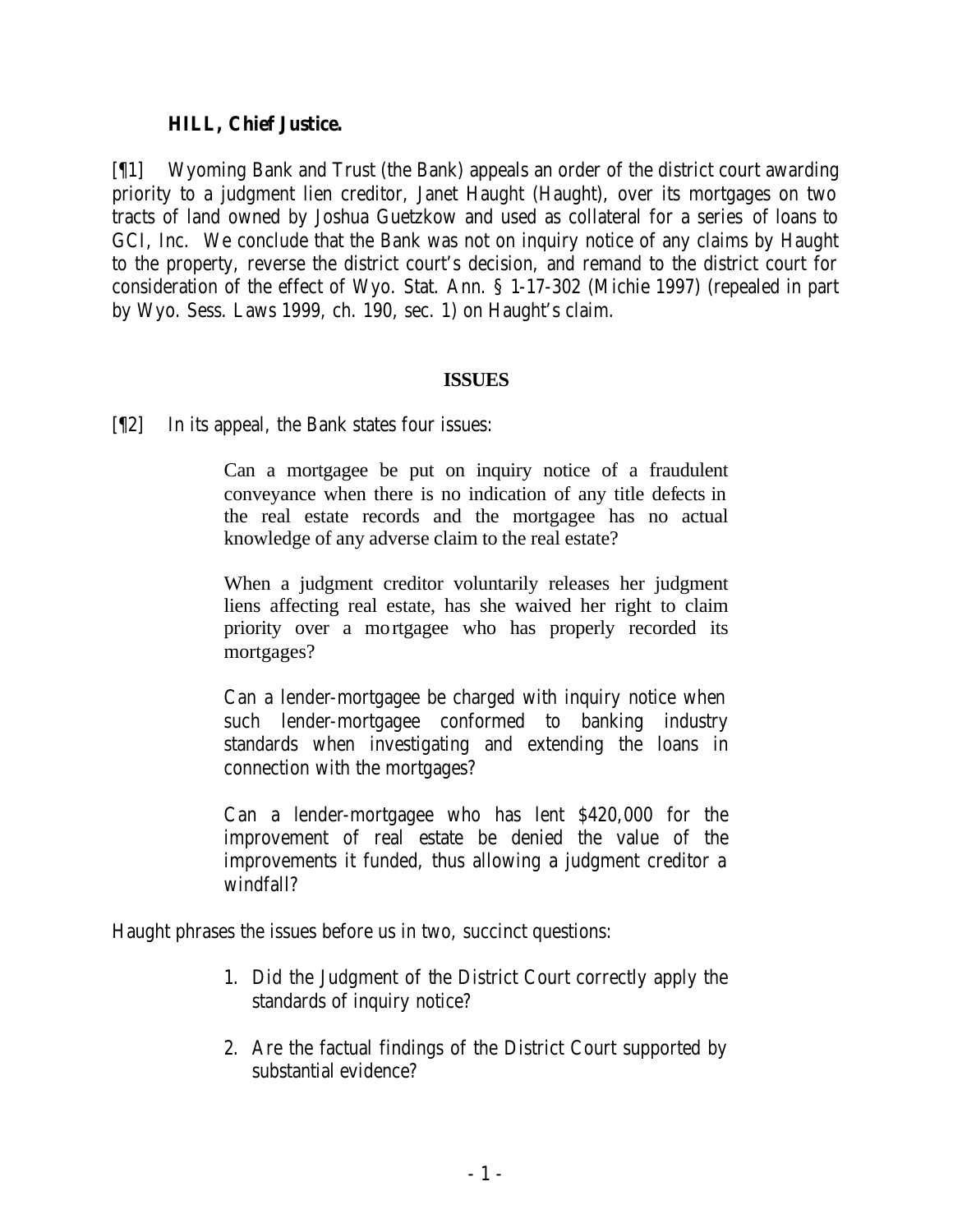# **FACTS**

[¶3] The dispute in this case is over which creditor, the Bank or Haught, should be granted priority on their liens against two parcels (Tracts 3 and 4) of property formerly owned by GCI, a company owned and operated by Gerald Guetzkow and his son, Joshua. In 1996, Haught obtained a default judgment for \$55,591.83 against GCI based on claims that GCI had negligently constructed her house. Haught agreed to have the default judgment vacated in exchange for a lien against Tracts 3 and 4, which were located in a subdivision being developed by GCI. On June 16, 1997, the parties entered into a settlement agreement wherein Haught agreed to release her liens, and GCI agreed to repair the construction defects in her house. On June 2, 1998, Haught filed suit against GCI alleging that it failed to perform under the terms of the settlement agreement. Twenty-four days after Haught's suit was filed, Gerald Guetzkow had GCI transfer ownership of Tracts 3 and 4 to his 18-year-old son, Joshua Guetzkow. After a trial, Haught obtained a judgment against GCI for \$66,363.36, which was affirmed by this Court on appeal. *See G.C.I., Inc. v. Haught*, 7 P.3d 906 (Wyo. 2000). With her trial judgment in hand, Haught filed suit against GCI and the Guetzkows in November of 1999 seeking to set aside the transfer of Tracts 3 and 4 as fraudulent.

[¶4] While the litigation with Haught was proceeding, GCI continued to develop its subdivision. To finance its business, GCI entered into a relationship with the Bank in early March of 1998. GCI initially obtained two loans from the Bank on a house that they had constructed in the subdivision because they had outstanding bills that needed to be paid prior to the scheduled closing.<sup>1</sup> The Bank learned during this period that GCI had transferred the ownership of all of its property, including Tracts 3 and 4, to Joshua Guetzkow. Gerald Guetzkow informed the Bank loan officer that the purpose of the transfer, along with Joshua Guetzkow's appointment as president of GCI, was to get his son started in the construction business. GCI repaid these loans when the property was sold.

[¶5] Beginning in August of 1998, the Bank granted a series of mortgages to GCI on Tracts 3 and 4: \$200,000 on Tract 3 recorded on September 3, 1998; \$60,000 on Tract 4 recorded on January 29, 1999; an additional \$40,000 on Tract 3 and another \$40,000 on Tract 4 on March 26, 1999; and an additional \$50,000 on Tract 4 recorded on June 1, 1999. On June 8, 1999, the Bank loaned a final \$20,000 and consolidated all the other mortgages on Tracts 3 and 4 into a single loan. The final mortgage amounted to \$410,000 and was recorded on June 10, 1999. The Bank issued the loans based upon a financial statement filled out by Gerald Guetzkow and a commitment from First American Title

<sup>&</sup>lt;sup>1</sup> The house was not on either Tract 3 or Tract 4, and these loans are not at issue here.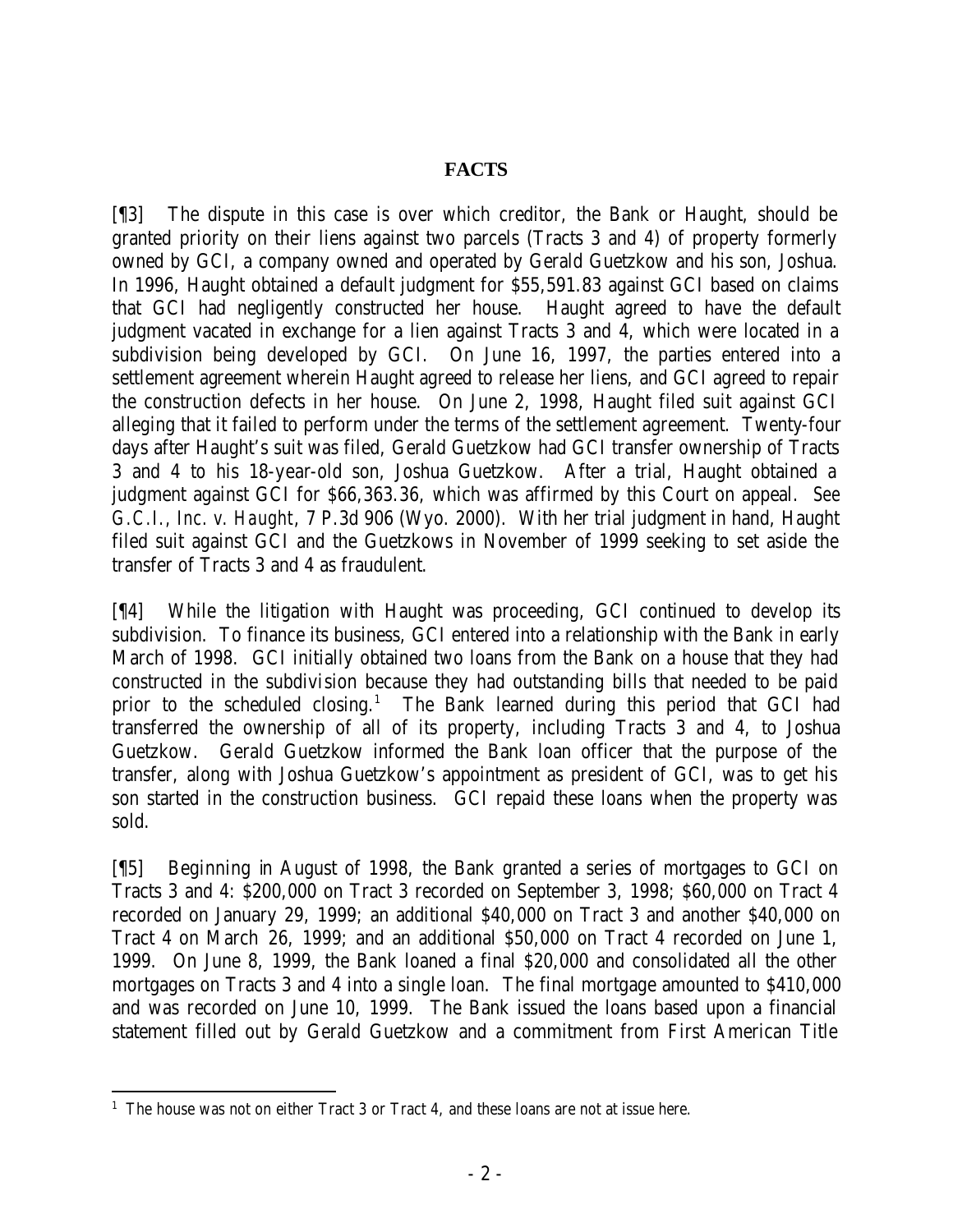Insurance Company that showed Joshua Guetzkow as the owner and that there were no liens against the property.

[¶6] GCI defaulted on its mortgage, and the Bank filed this action to foreclose on August 16, 2000. Haught was named as defendant on the basis of her status as a judgment creditor of GCI. Haught's action against GCI and the Guetzkows for fraudulent conveyance was consolidated into the Bank's foreclosure action.<sup>2</sup> In claiming that the Bank's mortgages were not entitled to priority, Haught cited a series of facts that she contended should have given a reasonable lender notice of her adverse claim against GCI and the Guetzkows: (1) tax liens against Gerald Guetzkow; (2) Gerald Guetzkow's statement to the effect that he had structured GCI to avoid creditors (specifically, Gerald Guetzkow referred to his wife with whom he was involved in a contested divorce at the time); (3) the unprofitable nature of GCI; (4) the transfer of Tracts 3 and 4 to Gerald Guetzkow's 18 year old son; (5) the use of the transferred property as security for loans to GCI; (6) the lack of truthfulness exhibited by Gerald Guetzkow; and (7) the failure of the Bank to require Gerald Guetzkow to fully complete the Bank's financial disclosure forms before making the loans. Haught contended that all of these facts, which were known to the Bank at the time it made the loans, taken together should have placed it on notice to inquire further into the finances of GCI and the Guetzkows. Any reasonable inquiry, Haught argued, would have disclosed her pending litigation against GCI and the Guetzkows filed in June of 1998.

[¶7] The district court agreed with Haught:

7. The facts recited above, and known by the Bank at the time it was preparing to loan \$200,000 to GCI, Inc., required the Bank to inquire further into the financial condition of GCI, Inc., as well as Gerald and Joshua Guetzkow. The Bank chose not to do so. In fact, the Bank consciously turned away from the facts of the situation and attempted to remain ignorant of what it might learn. Standing alone, the fact of property being transferred within a family may not be enough to require further inquiry. Standing alone, the fact that Gerald Guetzkow had prior financial difficulties or that his corporation had claims against it may not be enough to require further inquiry. However, the combination of all of the facts known by the Bank (tax liens, corporate structure created to avoid creditors, unprofitable corporation, sudden transfers of valuable assets to an 18 year old son of the individual representing the

<sup>&</sup>lt;sup>2</sup> The Guetzkows failed to appear, and the district court granted judgment in favor of Haught. The district court pierced the corporate veil and held Gerald and Joshua Guetzkow personally liable for Haught's judgment against GCI. The court also set aside the transfer of Tracts 3 and 4 to Joshua Guetzkow as fraudulent. The rulings against GCI and the Guetzkows are not at issue in this appeal.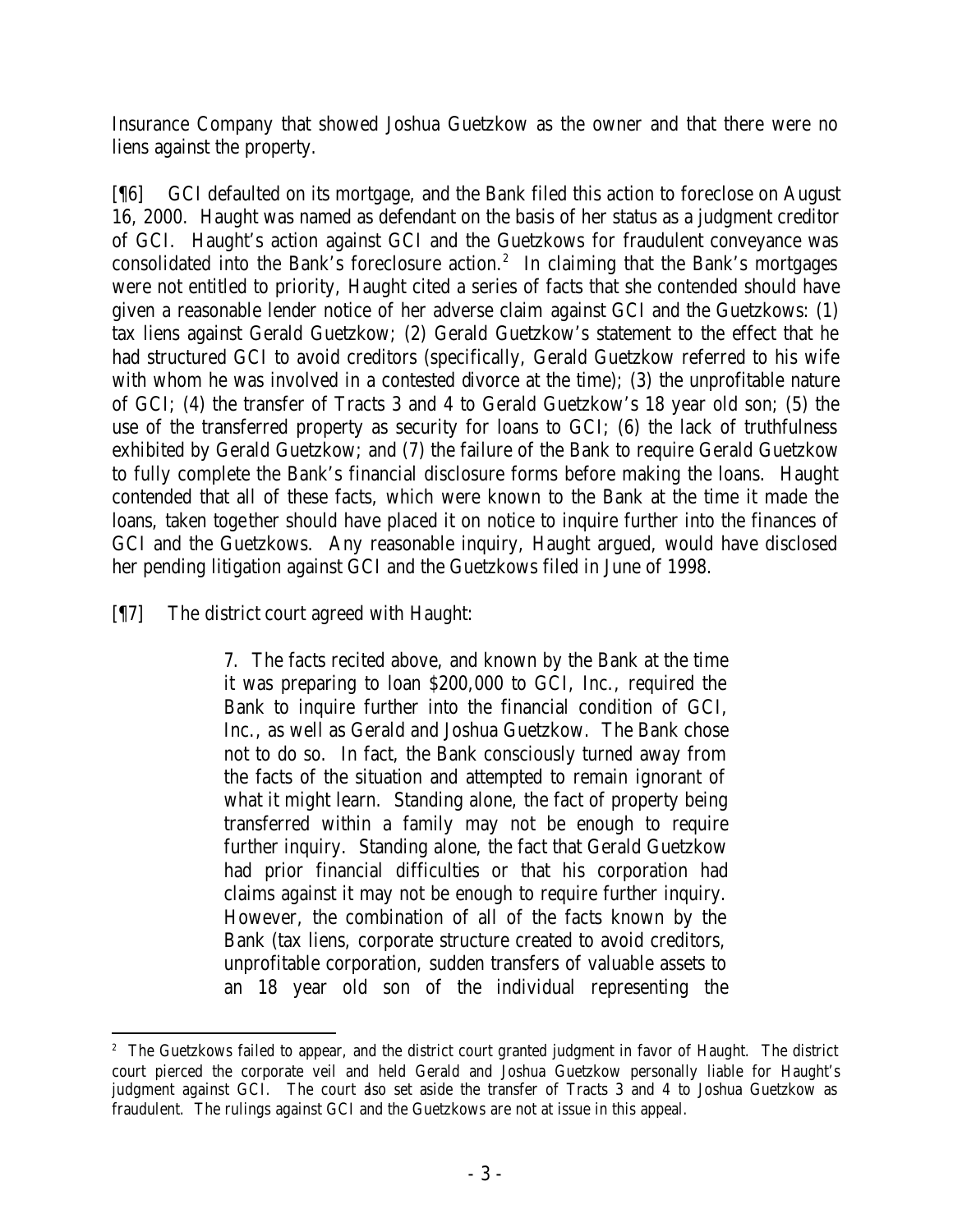corporation, substantial loans using the suddenly transferred assets as security, lack of truthfulness by Gerald Guetzkow and lack of diligence by the Bank in obtaining standard information) required the Bank to inquire further.

8. It is clear that had the Bank made even a limited inquiry into the financial condition of GCI, Inc. and the Guetzkows in the summer of 1998, it would have learned of Janet Haught's pending litigation and of the clearly questionable transfer of assets from GCI, Inc. to 18 year old Joshua Guetzkow. Such an inquiry is reasonable and, it is clear from the evidence, would have precluded the Bank from loaning money to GCI, Inc. without first addressing the claims of Ms. Haught.

9. While record title standing alone would show title vested in Joshua Guetzkow without infirmity, the Bank was in possession of knowledge which clearly indicated that this record title may be part of a scheme to defraud creditors. This additional knowledge possessed by the Bank is what gives rise to the duty to further inquire. This information would excite the suspicion of an ordinary prudent person. It is, in fact, clear and convincing evidence of fraud which was brought home to the Bank in no uncertain manner. The Bank consciously turned away from the information and chose to remain ignorant of what the necessities of the situation required. This deliberate refusal to make reasonable inquiry charges the Bank with the facts which would have been revealed.

10. The facts which would have been revealed by reasonable inquiry include, among others, the fraudulent nature of the transfer of Tracts 3 and 4, GCI Subdivision from GCI, Inc. to Joshua Guetzkow. Reasonable inquiry would have revealed the fraudulent transfer either by proper inquiry of Gerald Guetzkow based upon the standard forms used by the Bank in lending money, or by a more thorough search of the public records, particularly local Court records, to determine if creditors['] claims were being defeated by the transfers. The Bank is charged with knowledge of these fraudulent transfers.

The district court established priority for Haught's judgment lien over the Bank's mortgages on Tracts 3 and 4. The Bank has appealed.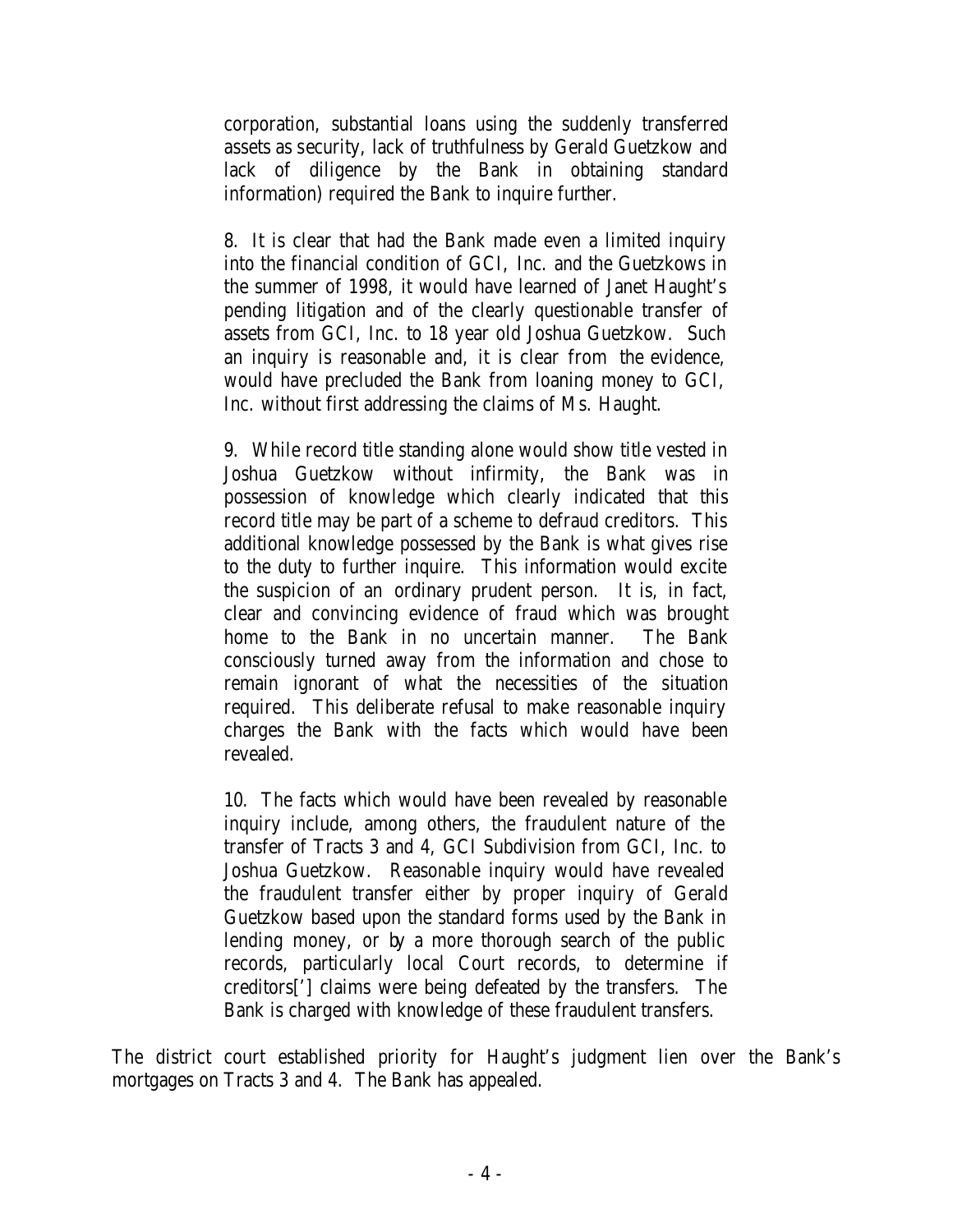### **STANDARD OF REVIEW**

[¶8] When a trial court has made express findings of fact and conclusions of law in a bench trial, we review the factual determinations under the clearly erroneous standard and the legal conclusions *de novo*. *State v. Campbell County School District*, 2001 WY 19, ¶41, 19 P.3d 518, ¶41, (Wyo. 2001) (quoting *Rennard v. Vollmar*, 977 P.2d 1277, 1279 (Wyo. 1999)). "A finding is clearly erroneous when, although there is evidence to support it, the reviewing court on the entire evidence is left with the definite and firm conviction that a mistake has been committed." *Campbell County School District*, ¶41 (citing *Hopper v. All Pet Animal Clinic, Inc.,* 861 P.2d 531, 538 (Wyo. 1993)). In the alternative: "[A] determination that a finding is against the great weight of the evidence means a finding will be set aside even if supported by substantial evidence." *Id.*

*Davis v. Chadwick*, 2002 WY 157, ¶8, 55 P.3d 1267, ¶8 (Wyo. 2002). If the district court's conclusions of law are in accordance with law, we will affirm it; if not, then we will correct it. *Roberts v. Estate of Randall*, 2002 WY 115, ¶11, 51 P.3d 204, ¶11 (Wyo. 2002).

## **DISCUSSION**

[¶9] A mortgagee is considered to be a purchaser entitled to bona fide purchaser protection. *First Interstate Bank v. First Wyoming Bank*, 762 P.2d 379, 382 (Wyo. 1988). In order to attain bona fide purchaser status, the burden is on the purchaser to demonstrate that he is: (1) a purchaser in good faith; (2) for valuable consideration (not a gift); (3) with no actual, constructive, or inquiry notice of any alleged or real infirmities in the title; and (4) prejudiced by cancellation or reformation of the instrument. *Id.* (citing *Crompton v. Bruce*, 669 P.2d 930, 935 (Wyo. 1983)).

[¶10] The question in this case is whether or not the Bank was on notice of an alleged or real infirmity in the title to Tracts 3 and 4. Actual notice is knowledge of another purchaser's claim of interest. 14 Richard Roy Powell on Real Property § 82.02[1][d][i] (Michael Allan Wolf, ed. 2003). Constructive or record notice is notice of all properly recorded claims and is inferred as a matter of law. *Id.*, at § 82.02[1][d][ii]. There is no claim that the Bank had actual notice or that the title record disclosed Haught's claim. The focus here is on inquiry notice, which we have defined as "knowledge of facts so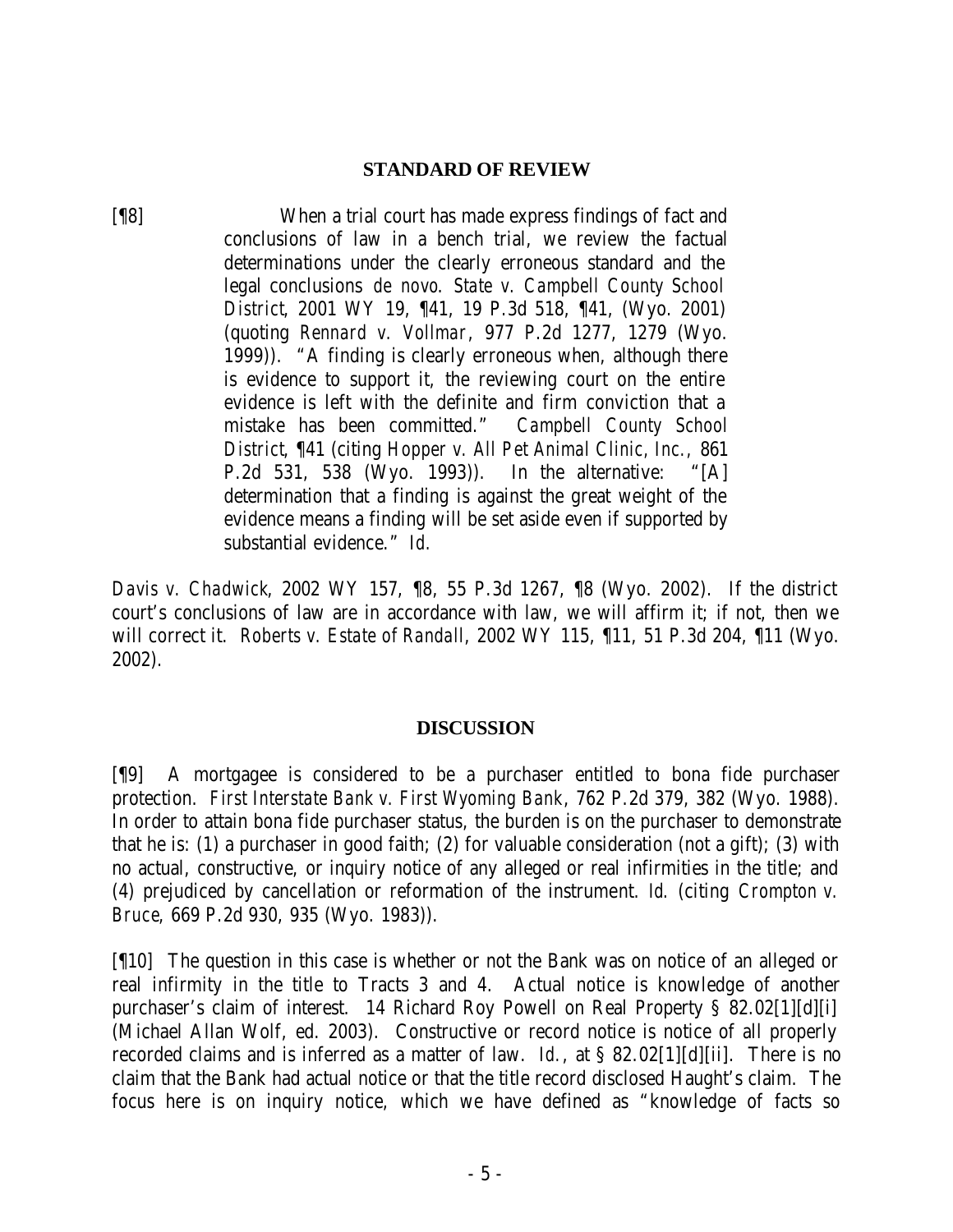informing that a reasonably cautious person would be prompted to inquire further." *Bummer v. Collier*, 864 P.2d 453, 458 (Wyo. 1993) (quoting *Miller v. Alexander*, 13 Kan.App.2d 543, 775 P.2d 198, 204 (1989)). A leading authority has described the concept in this way:

[iii] Inquiry Notice.

. . . . Inquiry notice, as used herein, arises from a legal inference. A subsequent purchaser may have actual (or even constructive) notice of some fact. However, that fact is not that another person has a claim to the property. Instead, the notice of some apparently extraneous fact. However, it is a fact that is sufficiently "curious" or "suspicious," according to normal human experience, that the purchaser should, as a matter of law, make an investigation into it. If, upon making the investigation into this first fact a second fact, namely that another person has a claim to the title of the property, is revealed, then the purchaser is considered to have inquiry notice of the claim itself. In other words, because of the nature of the first fact, of which the purchaser has actual or constructive notice, a rebuttable inference is made that the purchaser has notice of the second fact. However, if a reasonable inquiry would not reveal the second fact, then the inference is rebutted.

Because this notice is based upon a legal inference, the purchaser cannot avoid notice of the second fact by merely failing to make the inquiry. The rule is often stated that when the facts suffice to impose the duty of investigation, the purchaser is charged with notice of what a proper investigation would have revealed, whether the investigation is made or not. Ignoring this principle quickly renders the doctrine of inquiry useless. However, if the search, even though not conducted, was certain to be futile, no notice should be imputed. This statement is consistent with the prior principle, because the fact that the search would be futile indicates that a reasonable inquiry would have revealed no information that could be charged to the purchaser. Perhaps a better title for this form of notice, as defined here, would be *inferred notice*, or more specifically, *notice inferred from secondary facts.* [Emphasis in original.]

The last two subsections noted that a person who has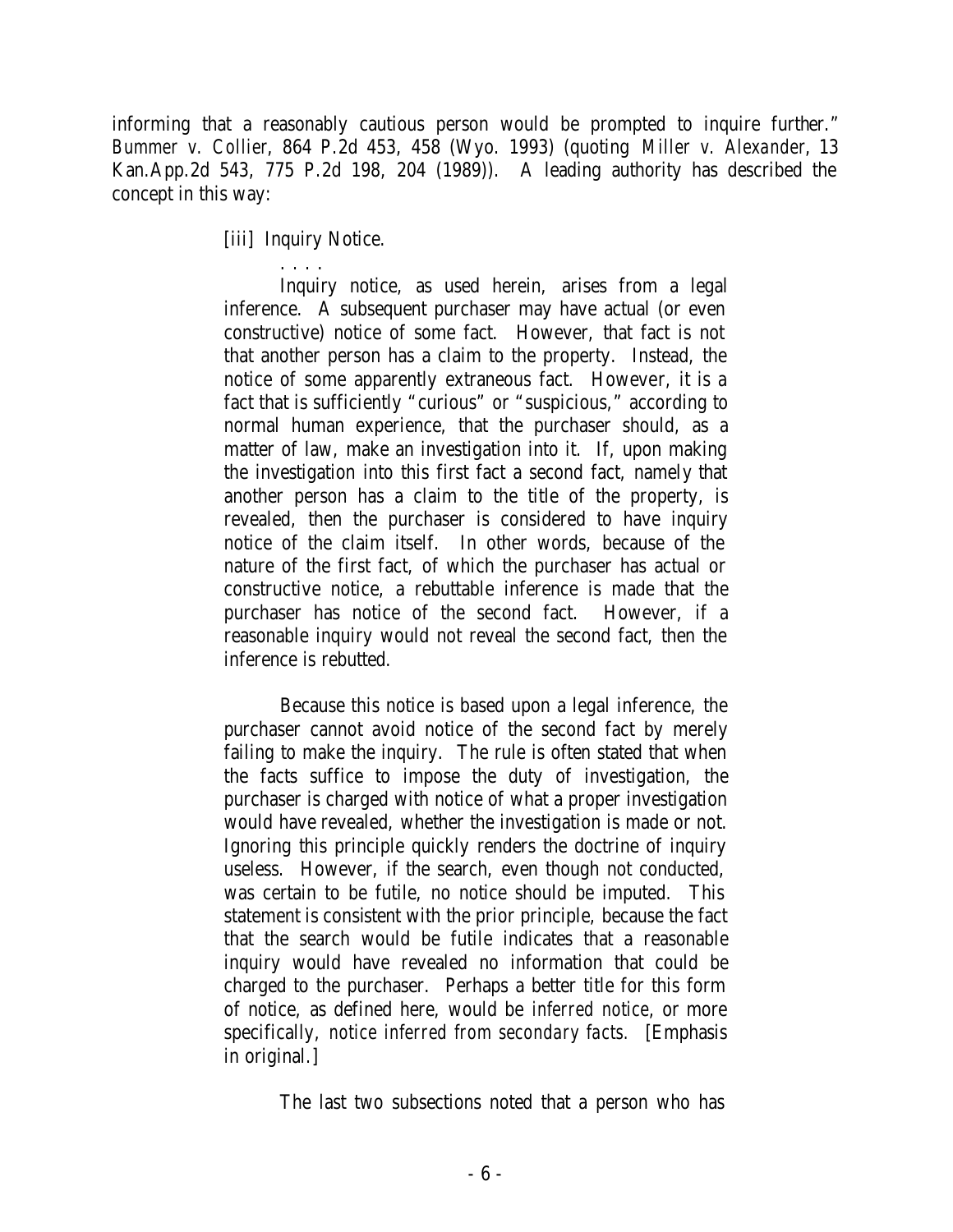actual or constructive notice of a particular claim may have an obligation to inquire into the evidence to ascertain the validity of the claim. In contrast, a person with inquiry notice or inferred notice does not have notice of the claim itself; she merely has notice of some extraneous or secondary fact. Inquiry is necessary to disclose whether any claim exists. If she ascertains that a claim exists, then the purchaser is obligated to further investigate the evidence to determine the validity of the claim. This two-step process of inquiry is quite different from the one-step inquiry into the validity of a claim that may be necessary for actual or constructive notice.

With inquiry notice, the purchaser must watch for those "curious" or "suspicious" facts that give her notice that she should inquire further. Exactly how inquisitive or distrustful a purchaser must be has been the subject of considerable debate. Professor Philbrick has asserted, in an extensive argument, that the standard should be reasonableness from the perspective of the ordinary person purchasing real estate in the purchaser's situation at the time of the purchase. This means that a court should find an obligation to inquire only from those extraneous or secondary facts that, by ordinary human experience, suggest a genuine potential for a defect. In addition, the extent of the inquiry necessary to satisfy the burden of investigation must be governed by some standard of reasonableness. A more exacting standard would give unwarranted protection to prior unrecorded interests at the expense of subsequent purchasers, contrary to the general purpose of the recording acts to protect a subsequent purchaser from an unrecorded prior interest.

14 Powell on Real Property, § 82.02[1][d][iii] (footnotes omitted). Inquiry notice, then, has two parts: (1) extraneous or secondary facts that suggest a genuine potential for a title defect; and (2) a reasonable inquiry based on the existence of those facts would disclose a claim by another person to the title of the property. However, notice will not be imputed to a purchaser if a reasonable inquiry would not disclose a claim to the property.

[¶11] In this case, the district court held that various facts known to the Bank suggested that GCI and the Guetzkows were engaged in fraud and that a reasonable inquiry would have disclosed Haught's claim. We conclude that the district court erred by charging the Bank with inquiry notice. The record does not support the district court's conclusion that a reasonable inquiry would have disclosed any claim by Haught to the title of Tracts 3 and 4.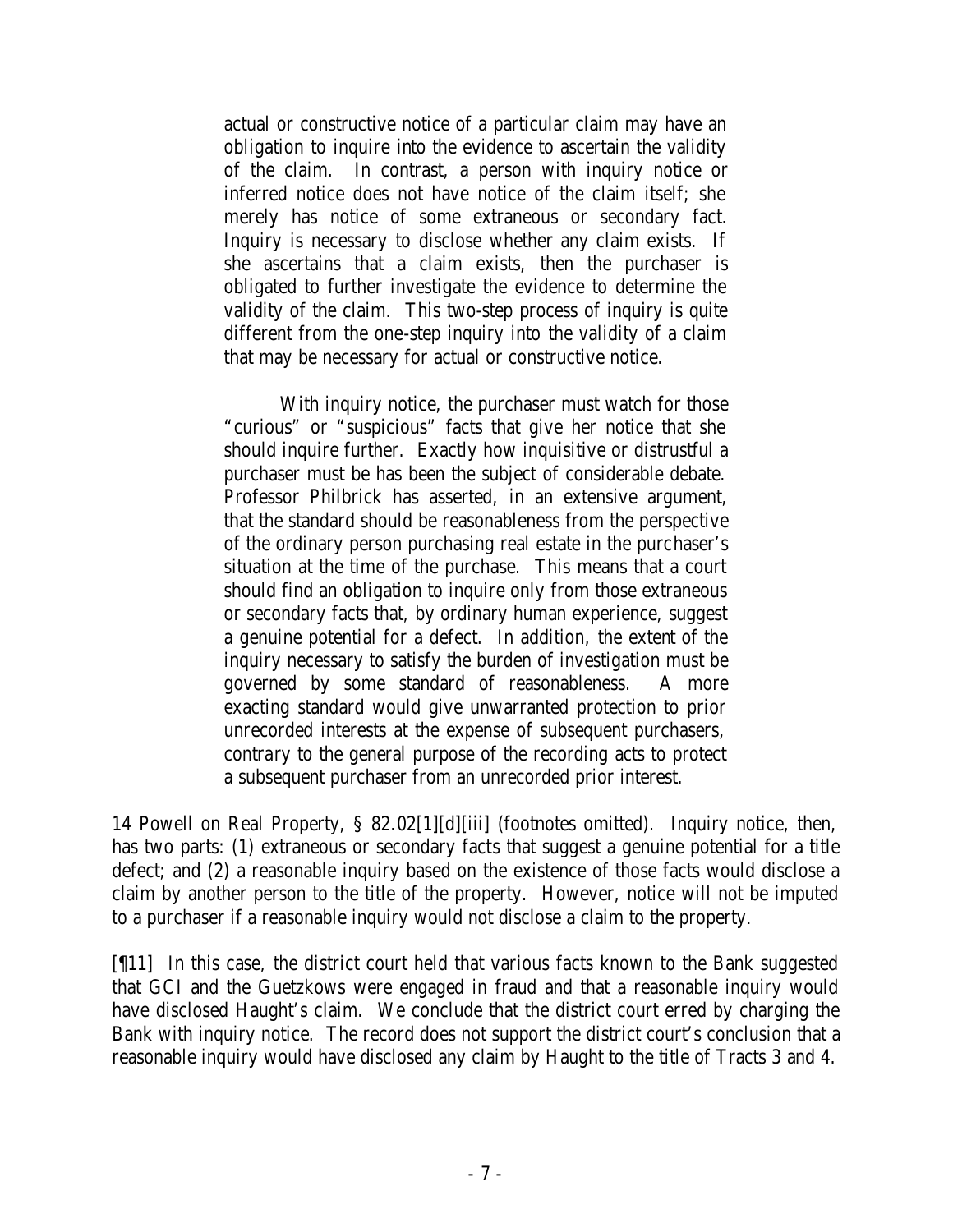[¶12] At the time the Bank initially issued its first mortgage on Tract 3, Haught had already filed her action against GCI for breach of the settlement agreement. That action did not assert any claim against Tracts 3 and 4. Haught obtained and recorded her monetary judgment against GCI on June 16, 1999, six days after the Bank had recorded the final, consolidated mortgage on Tracts 3 and 4. At no time during the period when the Bank was issuing the mortgages on Tracts 3 and 4 was there an assertion by Haught of a claim against those properties. Any reasonable inquiry by the Bank would not have disclosed any defect to the title to Tracts 3 and 4.

[¶13] Haught was not without means for alerting third parties to any claims that she may have had against Tracts 3 and 4. Under Wyoming law, Haught could have filed a notice of lis pendens. *See* Wyo. Stat. Ann. §§ 1-6-106 to 111 (LexisNexis 2003). The very purpose of a notice of lis pendens is to "warn all persons that certain property is the subject matter of litigation, and that any interests acquired during the pendency of the suit are subject to its outcome. The notice is for the purpose of preserving rights pending litigations." Black's Law Dictionary 947 ( $7<sup>th</sup>$  ed. 1999). A common type of the litigation that triggers the lis pendens doctrine includes actions to impress a lien on specific property for the payment of a debt. 14 Powell on Real Property, § 82A.02[4][a]. Absent a notice of lis pendens, Haught's suit against GCI for breach of the settlement agreement did not constitute a claim against Tracts 3 and 4.

[¶14] In her brief, Haught stresses that the Bank should have been on notice that the transfer of Tracts 3 and 4 to Joshua Guetzkow was fraudulent. However, that fact would only trigger the duty to investigate. For a purchaser to be charged with inquiry notice, a reasonable investigation must disclose a claim to the title of the property. Under these circumstances, Haught had, at most, a potential claim on GCI's property through a judgment lien. A possibility or probability is not sufficient to impute inquiry notice on a purchaser:

> [I]nquiry notice should be held to exist only when the purchaser has such information as must, in the court's opinion, have led him by reasonable investigation to "full information," to "a complete knowledge of all matters." . . . [T]he purchaser should have not merely knowledge of the *existence* of a prior conveyance, but *such appreciation of it as a superior title as can fairly be attributed to him on the issue of good faith*. . . **[T]he ultimate ascertainable fact that bars** *bona fides* **cannot be merely such as might deter a reasonably prudent man from proceeding with a purchase. It is not a defensible use of the recording acts to bar good faith by notice of mere**

**possibilities, or even probabilities, of an outstanding claim. It is, on the contrary, the duty of the courts to divest the**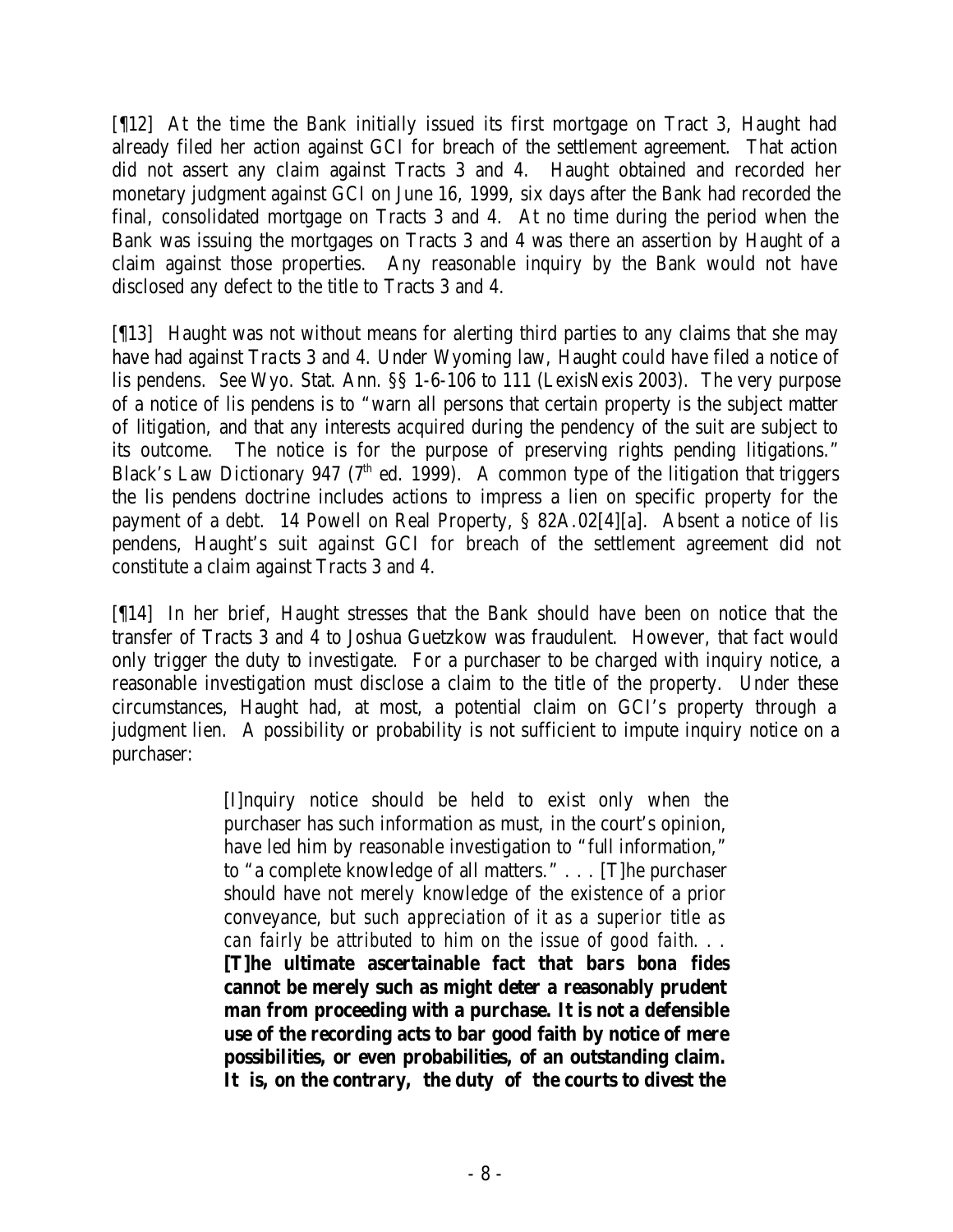**earlier unrecorded title unless inquiry notice is truly the equivalent of record notice. It is not enough to confront him with the legal problem, the solution of which by a court perhaps few could predict**. [Italics in original; bold supplied.]

14 Powell on Real Property, at § 82.02[1][d][iii] fn. 116 (quoting Philbrick, *Limits of Record Search and Therefore of Notice* (pts. 1-3), 93 U. Pa. L. Rev. 125 at 271 (1944- 45)). The Bank's knowledge of the fraudulent nature of the transfer of the property from GCI to Joshua Guetzkow is not sufficient by itself to impute inquiry notice because the ultimate question here is not the wisdom of the Bank's business decision to lend money to GCI; it is whether a reasonable investigation would have disclosed a claim by Haught to the title to Tracts 3 and 4. There is no evidence that a reasonable investigation would have disclosed to the Bank that Haught had a claim; therefore, inquiry notice should not have been imputed. The district court's decision is reversed.

[¶15] At the time Haught filed her action against GCI and the Guetzkows in June of 1998, Wyo. Stat. Ann. § 1-17-302, read:

> **The lands and tenements within the county in which judgment is entered are bound for the satisfaction thereof from the first day of the term at which judgment is rendered**, but judgments by confession and judgments rendered at the same term in which the action is commenced shall bind the lands only from the day on which the judgments are rendered. All other lands as well as goods and chattels of the debtor are bound from the time they are seized in execution.<sup>3</sup>

The lands and tenements within the county in which judgment is entered are bound for the satisfaction thereof from the day the judgment is filed with the county clerk. Whenever a judgment is required to be filed with the county clerk, it shall be recorded in the real estate records. Goods and chattels of the debtor are bound from the time they are seized in execution.

Wyo. Sess. Laws 1999, ch. 190, sec. 1. The legislature grandfathered actions filed prior to the July 1, 1999 effective date of the amendment:

> This act shall apply to all civil actions filed on or after the effective date of this act. Nothing in this act shall affect the validity or preference of a lien of any civil action filed prior to the effective date of this act.

 3 Wyo. Stat. Ann. § 1-17-302 was amended in 1999 to read: